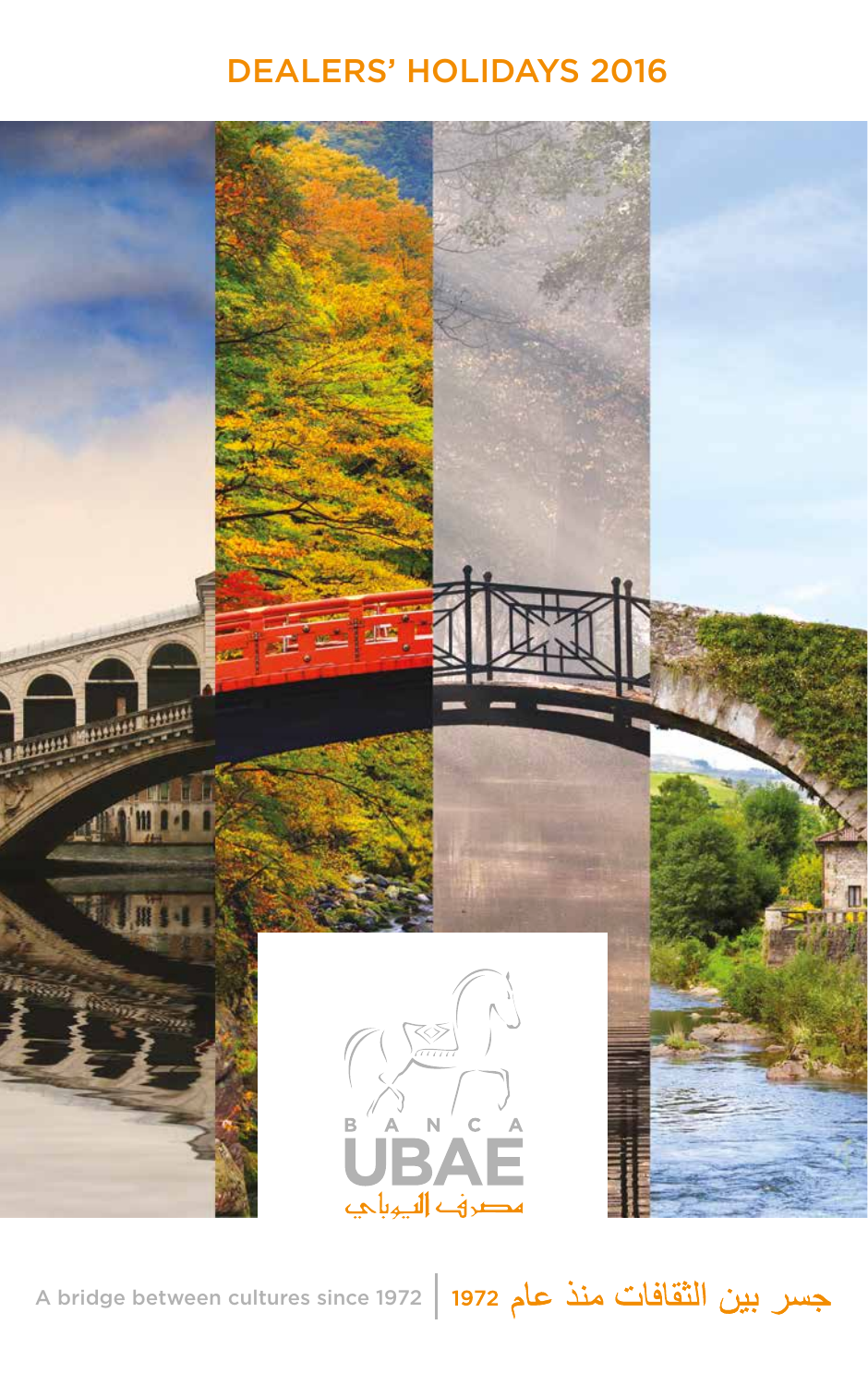# GMT ABBREVIATION ( \*)

 $\begin{array}{c} \hline \end{array}$ 

| $+4$                 | <b>AE</b>                | United Arab Emirates       |
|----------------------|--------------------------|----------------------------|
| $+1$                 | <b>AL</b>                | Albania                    |
| $+1$                 | <b>AO</b>                | Angola                     |
| $-3$                 | <b>AR</b>                | Argentina                  |
| $+1$                 | <b>AT</b>                | Austria                    |
| $+1$                 | <b>BA</b>                | Bosnia Herzegovina         |
| $+6$                 | <b>BD</b>                | Bangladesh                 |
| $+1$                 | BE                       | Belgium                    |
| $+2$                 | <b>BG</b>                | <b>Bulgaria</b>            |
| $+3$                 | <b>BH</b>                | <b>Bahrain</b>             |
| $-3$                 | <b>BR</b>                | <b>Brazil</b>              |
| $-5$                 | <b>CA</b>                | Canada                     |
| $+1$                 | <b>CH</b>                | Switzerland                |
| $+8$                 | <b>CN</b>                | China                      |
| $+2$                 | <b>CY</b>                | Cyprus                     |
| $+1$                 | CZ                       | Czech Republic             |
| $+1$                 | DE                       | Germany                    |
| $+1$                 | DK                       | Denmark                    |
| $+1$                 | $\overline{DZ}$          |                            |
|                      |                          | Algeria                    |
| $+2$                 | EG                       | Egypt                      |
| $+1$                 | $\overline{\mathsf{ES}}$ | Spain                      |
| $+3$                 | ET                       | Ethiopia                   |
| $+2$                 | FI                       | Finland                    |
| $+1$                 | FR                       | France                     |
| O                    | $\overline{\mathsf{GB}}$ | <b>Great Britain</b>       |
| $+2$                 | <b>GR</b>                | Greece                     |
| $+8$                 | <b>HK</b>                | Hong Kong                  |
| $+1$                 | <b>HR</b>                | Croatia                    |
| $\mathbf O$          | ΙE                       | Ireland                    |
| $+5\frac{1}{2}$      | IN                       | India                      |
| $+3$                 | IQ                       | Iraq                       |
| $+ 3\frac{1}{2}$     | IR                       | Iran                       |
| $+1$                 | ΙT                       | Italy                      |
|                      |                          |                            |
| $+2$                 | <b>JO</b>                | Jordan                     |
| $+9$                 |                          | Japan                      |
|                      | <b>JP</b>                |                            |
| $+9$                 | <b>KR</b>                | Korea (South)<br>Kuwait    |
| $+3$                 | <b>KW</b>                | Lebanon                    |
| $+2$                 | LB                       |                            |
| $+5\frac{1}{2}$      | LK                       | Sri Lanka                  |
| $+2$                 | ЕŦ                       | Lithuania                  |
| $+1$                 | LU                       | Luxembourg                 |
| $+1$                 | LY                       | Libya                      |
| $\circ$              | <b>MA</b>                | Morocco                    |
| O                    | <b>MR</b>                | Mauritania                 |
| $+2$                 | <b>MZ</b>                | Mozambique                 |
| $+1$                 | <b>NL</b>                | Netherlands                |
|                      | <b>NO</b>                | Norway                     |
| $+4$                 | OM                       | Oman                       |
| $+5$                 | <b>PK</b>                | Pakistan                   |
| $+1$                 | PL                       | Poland                     |
| O                    | PT                       | Portugal                   |
| $+3$                 | QA                       | Qatar                      |
| $+2$                 | <b>RO</b>                | Romania                    |
| $+1$                 | <b>RS</b>                | Serbia                     |
|                      | <b>RU</b>                | Russia                     |
| $+3$                 | <b>SA</b>                | Saudi Arabia               |
| $+2$                 | <b>SD</b>                | Sudan                      |
| $+1$                 | <b>SE</b>                | Sweden                     |
| $+8$                 | SG                       | Singapore                  |
| $\circ$              | SI                       | Slovenia                   |
| $+1$<br>$+3$<br>$+1$ | <b>SN</b>                | Senegal                    |
| $+2$                 | <b>SY</b>                | Syria                      |
|                      |                          | Tunisia                    |
| $+2$                 | <b>TN</b>                | Turkey                     |
| $+1$<br>$-5$         | <b>TR</b><br><b>US</b>   |                            |
| $+6$                 |                          | United States (NY & WA DC) |
| $+3$                 | <b>VN</b><br>YE          | Vietnam<br>Yemen           |

# EALERS' HOLIDAYS



# 2016

# APPROXIMATE DATES MAIN MOSLEM FEAST-DAYS<sup>(\*)</sup>

(\*) depending on the appearance of the Moon.

| Al Isra'a wal Mirag         | 5 May 2016        |
|-----------------------------|-------------------|
| <b>Ramadan starts</b>       | 7 June 2016       |
| Eid El Fitr $(2/4$ days)    | 7 July 2016       |
| Eid El Adha (3/5 days)      | 13 September 2016 |
| <b>New Year Hagira 1438</b> | 3 October 2016    |
| Mawlid an-Nabi              | 12 December 2016  |

# CLOSED ON:

| Thursdays & Fridays: IR*** SD                        |           |                   |                |  |                       |           |
|------------------------------------------------------|-----------|-------------------|----------------|--|-----------------------|-----------|
| Fridays & Saturdays: AE BD BH DZ EG IQ JO KW         |           |                   |                |  |                       |           |
|                                                      |           | LY OM QA SA SY YE |                |  |                       |           |
| <b>Saturdays &amp; Sundays:</b> AL AO AR AT BA BE BG |           |                   |                |  |                       | - BR      |
|                                                      | C.A       |                   |                |  | CH CN**CY CZ DE DK ES |           |
|                                                      | FT.       | EL.               |                |  | FR GB GR HR IE IT     |           |
|                                                      | $\Box P$  | <b>KR</b>         | LB LK LT LU MA |  |                       | MR.       |
|                                                      | MZ.       | NI.               | NO PK PL PT    |  | RO.                   | <b>RS</b> |
|                                                      | <b>RU</b> | SE SG SI SN TN TR |                |  |                       | US.       |
|                                                      |           |                   |                |  |                       |           |
|                                                      | VN.       | - 7 A             |                |  |                       |           |

Sundays: HK IN

\*= p.m. \*\*= Saturday p.m. \*\*\*= Thursday p.m.

# FRACTION AND DECIMAL EQUIVALENTS

|     |       | 1/32  | 0.03125 |
|-----|-------|-------|---------|
|     | 1/16  |       | 0.06250 |
|     |       | 3/32  | 0.09375 |
| 1/8 |       |       | 0.12500 |
|     |       | 5/32  | 0.15625 |
|     | 3/16  |       | 0.18750 |
|     |       | 7/32  | 0.21875 |
| 1/4 |       |       | 0.25000 |
|     |       | 9/32  | 0.28125 |
|     | 5/16  |       | 0.31250 |
|     |       | 11/32 | 0.34375 |
| 3/8 |       |       | 0.37500 |
|     |       | 13/32 | 0.40625 |
|     | 7/16  |       | 0.43750 |
|     |       | 15/32 | 0.46875 |
| 1/2 |       |       | 0.50000 |
|     |       | 17/32 | 0.53125 |
|     | 9/16  |       | 0.56250 |
|     |       | 19/32 | 0.59375 |
| 5/8 |       |       | 0.62500 |
|     |       | 21/32 | 0.65625 |
|     | 11/16 |       | 0.68750 |
|     |       | 23/32 | 0.71875 |
| 3/4 |       |       | 0.75000 |
|     |       | 25/32 | 0.78125 |
|     | 13/16 |       | 0.81250 |
|     |       | 27/32 | 0.84375 |
| 7/8 |       |       | 0.87500 |
|     |       | 29/32 | 0.90625 |
|     | 15/16 |       | 0.93750 |
|     |       | 31/32 | 0.96875 |
| 8/8 | 16/16 | 32/32 | 1.00000 |
|     |       |       |         |

IMPOSTA DI PUBBLICITÀ A CARICO DI CHI LO ESPONE AL PUBBLICO

(\*) AS PER ISO STANDARD 3166

Compiled External & Institutional Relations Dept.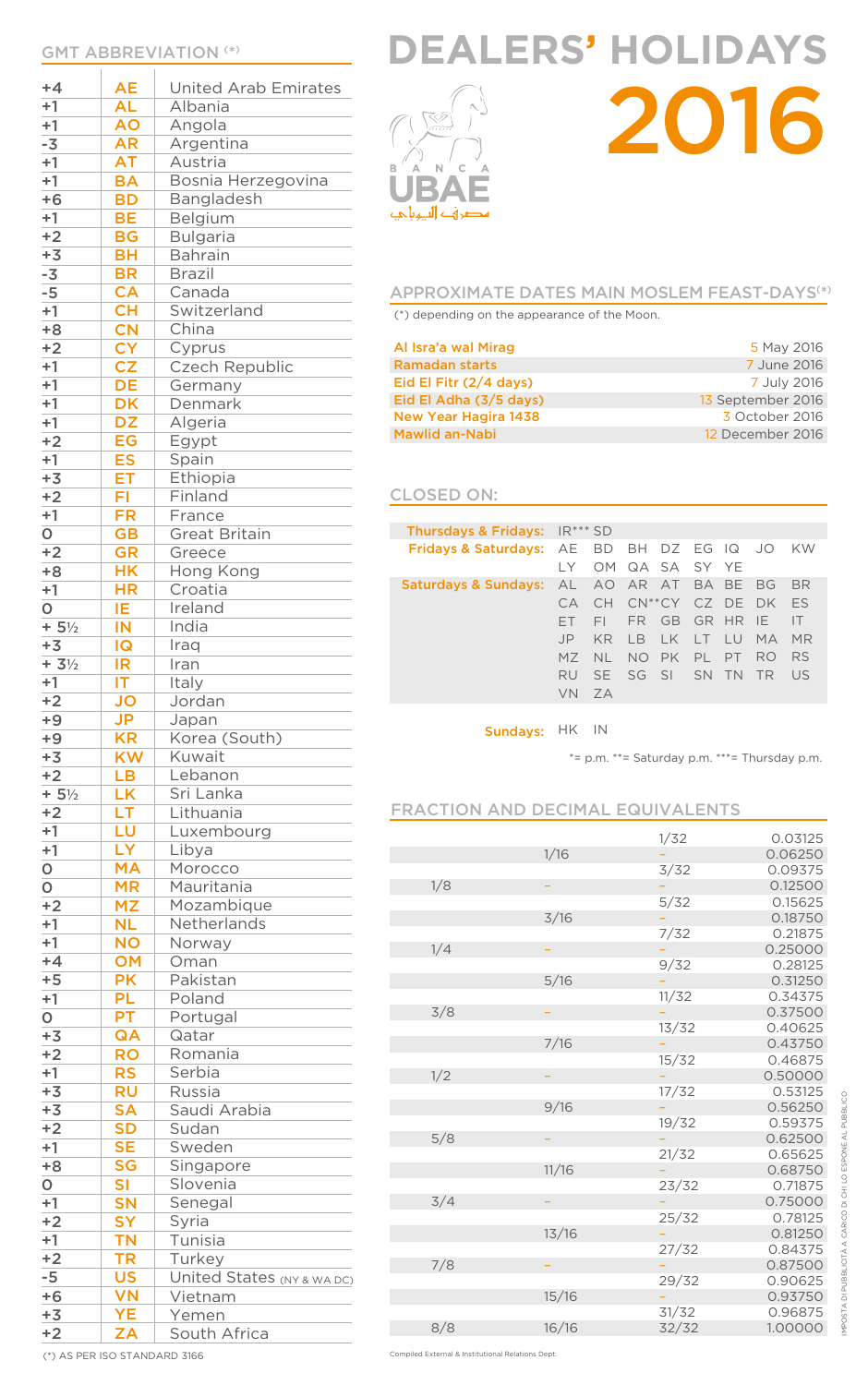# January February March

| 1                                                       | FRI        | <b>NEW YEAR'S DAY</b><br>EXCEPT: ET, IN, IR, LK, LY, SA      |
|---------------------------------------------------------|------------|--------------------------------------------------------------|
|                                                         | SAT        |                                                              |
| $\frac{2}{3}$ $\frac{3}{4}$ $\frac{4}{5}$ $\frac{5}{6}$ | SUN        | BН                                                           |
|                                                         | MON        | AL, GB (Scot.), RU                                           |
|                                                         | TUE        | RU, SE*                                                      |
|                                                         | <b>WED</b> | AT, CH (Tic.), CY, ES, FI, GR, HR,<br>IQ, IT, LB, PL, RU, SE |
| 7                                                       | THU        | BA, EG, ET, RS, RU, SD                                       |
| 8                                                       | FRI        | RU                                                           |
| 9                                                       | SAT        |                                                              |
| 10                                                      | SUN        |                                                              |
| 11                                                      | MON        | JP, MA                                                       |
| 12                                                      | TUE        |                                                              |
| 13                                                      | <b>WED</b> |                                                              |
| 14                                                      | <b>THU</b> | TN                                                           |
| 15                                                      | <b>FRI</b> | LK                                                           |
| 16                                                      | <b>SAT</b> |                                                              |
| 17                                                      | SUN        |                                                              |
| 18                                                      | <b>MON</b> | US                                                           |
| 19                                                      | TUE        |                                                              |
| 20                                                      | <b>WED</b> | ET.                                                          |
| 21                                                      | THU        |                                                              |
| 22                                                      | <b>FRI</b> |                                                              |
| 23                                                      | <b>SAT</b> |                                                              |
| 24                                                      | <b>SUN</b> |                                                              |
| 25                                                      | <b>MON</b> | EG                                                           |
| 26                                                      | <b>TUE</b> | IN                                                           |
| 27                                                      | <b>WED</b> |                                                              |
| 28                                                      | THU        |                                                              |
| 29                                                      | FRI        |                                                              |
| 30                                                      | <b>SAT</b> |                                                              |
| 31                                                      | <b>SUN</b> |                                                              |

|                                                                                     | <b>FRI</b> | CA, HK, PK |
|-------------------------------------------------------------------------------------|------------|------------|
|                                                                                     | <b>SAT</b> |            |
|                                                                                     | <b>SUN</b> | BD, EG     |
| $\frac{1}{2}$ $\frac{2}{3}$ $\frac{3}{4}$ $\frac{4}{5}$ $\frac{6}{6}$ $\frac{7}{7}$ | <b>MON</b> | US         |
|                                                                                     | <b>TUE</b> | CZ, DZ     |
|                                                                                     | WED        | CZ, LT     |
|                                                                                     | THU        |            |
| $\overline{8}$                                                                      | <b>FRI</b> | AR         |
| $\overline{9}$                                                                      | <b>SAT</b> |            |
| 10 <sup>1</sup>                                                                     | <b>SUN</b> |            |
| 11                                                                                  | <b>MON</b> |            |
| 12                                                                                  | <b>TUE</b> |            |
| 13                                                                                  | <b>WED</b> |            |
| 14                                                                                  | THU        | FR, IQ     |
| 15                                                                                  | FRI        |            |
| 16                                                                                  | <b>SAT</b> |            |
| 17                                                                                  | <b>SUN</b> |            |
| 18                                                                                  | <b>MON</b> | <b>JP</b>  |
| 19                                                                                  | <b>TUE</b> | LK         |
| 20                                                                                  | <b>WED</b> |            |
| 21                                                                                  | THU        | BE         |
| 22                                                                                  | <b>FRI</b> |            |
| 23                                                                                  | <b>SAT</b> |            |
| 24                                                                                  | <b>SUN</b> | EG         |
| 25                                                                                  | <b>MON</b> | <b>TN</b>  |
| 26                                                                                  | <b>TUE</b> |            |
| 27                                                                                  | <b>WED</b> |            |
| 28                                                                                  | <b>THU</b> |            |
| 29                                                                                  | <b>FRI</b> |            |
| 30                                                                                  | <b>SAT</b> | IR         |
| 31                                                                                  | SUN        |            |

| 1              | MON        |                                           |
|----------------|------------|-------------------------------------------|
| $\overline{2}$ | TUE        |                                           |
| $\overline{3}$ | <b>WED</b> | MZ                                        |
| $\overline{4}$ | THU        | AO, LK                                    |
| $\overline{5}$ | <b>FRI</b> | PK                                        |
| $\overline{6}$ | <b>SAT</b> |                                           |
| 7              | <b>SUN</b> |                                           |
| 8              | MON        | AR, BR, CN, HK, KR, SG, SI, VN            |
| 9              | TUE        | AO, AR, BR, CN, HK, KR, LB, QA,<br>SG, VN |
| 10             |            | WED CN, HK, KR, VN                        |
| 11             | <b>THU</b> | CN, IR, JP, VN                            |
| 12             | FRI        | CN, VN, US (NY)                           |
| 13             | <b>SAT</b> |                                           |
| 14             | <b>SUN</b> |                                           |
| 15             | MON        | RS, US                                    |
| 16             | TUE        | LT, RS                                    |
| 17             | <b>WED</b> | LY                                        |
| 18             | THU        |                                           |
| 19             | FRI        |                                           |
| 20             | <b>SAT</b> |                                           |
| 21             | <b>SUN</b> | <b>BD</b>                                 |
| 22             | MON        | LK, RU                                    |
| 23             | TUE        | RU                                        |
| 24             | <b>WED</b> |                                           |
| 25             | THU        | KW                                        |
| 26             | <b>FRI</b> |                                           |
| 27             | <b>SAT</b> |                                           |
| 28             | <b>SUN</b> |                                           |
| 29             | MON        |                                           |
|                |            |                                           |

| 1                                                                       | <b>TUE</b> | BA, KR                                                                                                              |
|-------------------------------------------------------------------------|------------|---------------------------------------------------------------------------------------------------------------------|
|                                                                         | <b>WED</b> | EТ                                                                                                                  |
|                                                                         | THU        | BG                                                                                                                  |
|                                                                         | FRI        | CY, CZ                                                                                                              |
|                                                                         | SAT        |                                                                                                                     |
| $\frac{2}{3}$ $\frac{3}{4}$ $\frac{4}{5}$ $\frac{6}{6}$ $\frac{7}{7}$ 8 | SUN        | QA                                                                                                                  |
|                                                                         | MON        | LK, RU                                                                                                              |
|                                                                         | TUE        | AO, RU, SY                                                                                                          |
| 9                                                                       | WED        |                                                                                                                     |
| 10                                                                      | THU        |                                                                                                                     |
| 11                                                                      | FRI        | LТ                                                                                                                  |
| 12                                                                      | SAT        |                                                                                                                     |
| 1 <sub>3</sub>                                                          | <b>SUN</b> |                                                                                                                     |
| 14                                                                      | MON        | AL, CY, GR                                                                                                          |
| 15                                                                      | TUE        |                                                                                                                     |
| 16                                                                      | WED        |                                                                                                                     |
| 17                                                                      | THU        | BD, IE                                                                                                              |
| 18                                                                      | FRI        |                                                                                                                     |
| 19                                                                      | <b>SAT</b> | IR                                                                                                                  |
| 20                                                                      | <b>SUN</b> | IR                                                                                                                  |
| 21                                                                      | <b>MON</b> | IR, JP, SY, ZA                                                                                                      |
| 22                                                                      | TUE        | AL, IR, LK                                                                                                          |
| 23                                                                      | WED        | IR, NO*, PK                                                                                                         |
| 24                                                                      | <b>THU</b> | AR, DK, ES, FI *, NO, SE *                                                                                          |
| 25                                                                      | FRI        | AO, AR, AT,BR, CA, CY,DE, DK,<br>ES, FI, GB, GR, HK, IE, IN, LB, LK,<br>LU, NO, PT, SE, SG, ZA                      |
| 26                                                                      | <b>SAT</b> | HΚ                                                                                                                  |
| 27                                                                      | SUN        | <b>EASTER SY</b>                                                                                                    |
| 28                                                                      | <b>MON</b> | AL, AT, BE, CH, CZ, DE, DK, FI, FR,<br>GB (Except Scotland), HK, HR, IE, IT,<br>LT, LU, NL, NO,  PL, SE, SI, SN, ZA |
| 29                                                                      | <b>TUE</b> |                                                                                                                     |
| 30                                                                      | <b>WED</b> | IR                                                                                                                  |
| 31                                                                      | THU        | IR                                                                                                                  |

| 1              | MON CH, IE    |                                                   |                | <b>THU</b>    |            |
|----------------|---------------|---------------------------------------------------|----------------|---------------|------------|
| $\overline{2}$ | <b>TUE</b>    |                                                   | $\overline{2}$ | <b>FRI</b>    | VN         |
| 3              | <b>WED</b>    |                                                   | 3              | <b>SAT</b>    |            |
| $\overline{4}$ | <b>THU</b>    |                                                   | 4              | <b>SUN</b>    |            |
| 5              | <b>FRI</b>    | <b>HR</b>                                         | 5              |               | MON CA, US |
| 6              | <b>SAT</b>    |                                                   | 6              | <b>TUE</b>    | BG         |
| 7              | <b>SUN</b>    |                                                   | 7              |               | WED BR, MZ |
| 8              | MON AR        |                                                   | 8              | <b>THU</b>    |            |
| 9              | <b>TUE</b>    | AR, SG, ZA                                        | 9              | <b>FRI</b>    |            |
| 10             | <b>WED</b>    |                                                   | 10             | <b>SAT</b>    |            |
| 11             | <b>THU</b>    | JP                                                | 11             | <b>SUN</b>    |            |
| 12             | <b>FRI</b>    |                                                   | 12             | <b>MON</b>    |            |
| 13             | <b>SAT</b>    |                                                   | 13             | <b>TUE</b>    |            |
| 14             | <b>SUN</b>    |                                                   | 14             | <b>WED KR</b> |            |
| 15             |               | MON AR, AT, BD, BE, CY, ES, FR, GR,               | 15             | <b>THU</b>    | CN, KR     |
|                |               | HR, IN, IT, KR, LB, LT, LU, PL, PT,<br>RO, SI, SN | 16             | <b>FRI</b>    | HK, KR, LK |
| 16             | <b>TUE</b>    |                                                   | 17             | <b>SAT</b>    |            |
| 17             | WED LK        |                                                   | 18             | <b>SUN</b>    |            |
| 18             | <b>THU</b>    |                                                   | 19             | MON JP        |            |
| 19             | <b>FRI</b>    |                                                   | 20             | <b>TUE</b>    |            |
| 20             | <b>SAT</b>    |                                                   | 21             | <b>WED</b>    |            |
| 21             | <b>SUN</b>    |                                                   | 22             | <b>THU</b>    | BG, JP     |
| 22             | <b>MON</b>    |                                                   | 23             | <b>FRI</b>    |            |
| 23             | <b>TUE</b>    |                                                   | 24             | <b>SAT</b>    |            |
|                | 24 WED        |                                                   | 25             | <b>SUN</b>    |            |
| 25             | <b>THU</b>    | <b>BD</b>                                         | 26             |               | MON MZ, YE |
|                | $26$ FRI      |                                                   | 27             | <b>TUE</b>    | ET         |
| 27             | <b>SAT</b>    |                                                   | 28             | WED cz        |            |
| 28             | <b>SUN</b>    |                                                   | 29             | <b>THU</b>    |            |
|                |               | 29 MON GB (Except Scot.)                          | 30             | <b>FRI</b>    | IN         |
|                | <b>30 TUE</b> | TR, VN                                            |                |               |            |
|                |               |                                                   |                |               |            |

|                                                                       | THU        |            |
|-----------------------------------------------------------------------|------------|------------|
| $\frac{1}{2}$ $\frac{2}{3}$ $\frac{3}{4}$ $\frac{4}{5}$ $\frac{6}{6}$ | FRI        | VN         |
|                                                                       | <b>SAT</b> |            |
|                                                                       | <b>SUN</b> |            |
|                                                                       |            | MON CA, US |
|                                                                       | TUE        | <b>BG</b>  |
| $\overline{7}$                                                        |            | WED BR, MZ |
| 8                                                                     | THU        |            |
| $\overline{9}$                                                        | FRI        |            |
| 10                                                                    | <b>SAT</b> |            |
| 11                                                                    | <b>SUN</b> |            |
| 12                                                                    | <b>MON</b> |            |
| 13                                                                    | TUE        |            |
| 14                                                                    | WED KR     |            |
| 15                                                                    | THU        | CN, KR     |
| 16                                                                    | <b>FRI</b> | HK, KR, LK |
| 17                                                                    | <b>SAT</b> |            |
| 18                                                                    | <b>SUN</b> |            |
| 19                                                                    | <b>MON</b> | <b>JP</b>  |
| 20                                                                    | <b>TUE</b> |            |
| 21                                                                    | <b>WED</b> |            |
| 22                                                                    | THU BG, JP |            |
| 23                                                                    | <b>FRI</b> |            |
| 24                                                                    | <b>SAT</b> |            |
| 25                                                                    | <b>SUN</b> |            |
| 26                                                                    | MON MZ, YE |            |
| 27                                                                    | <b>TUE</b> | ET         |
| 28                                                                    | WED        | CZ         |
| 29                                                                    | THU        |            |
| 30                                                                    | <b>FRI</b> | IN         |
|                                                                       |            |            |

31

WED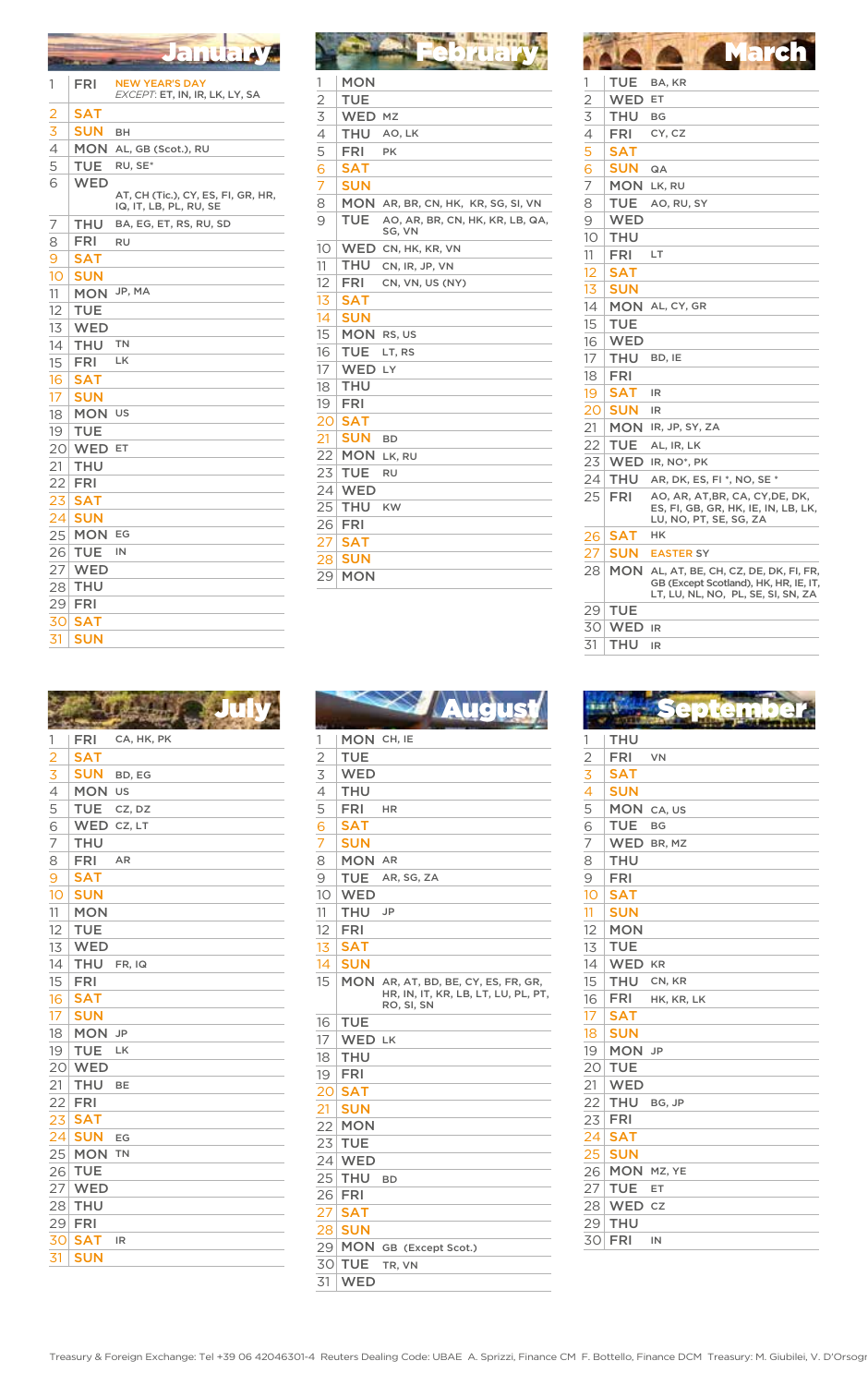| 1                                                       | <b>FRI</b> | CY, IN                 |
|---------------------------------------------------------|------------|------------------------|
| $\frac{2}{3}$ $\frac{3}{4}$ $\frac{4}{5}$ $\frac{5}{6}$ | <b>SAT</b> |                        |
|                                                         | SUN        |                        |
|                                                         |            | MON AO, CN, HK, SN     |
|                                                         | TUE        |                        |
|                                                         | <b>WED</b> |                        |
| $\overline{7}$                                          | THU        | MZ                     |
| 8                                                       | <b>FRI</b> |                        |
| 9                                                       | <b>SAT</b> |                        |
| 10                                                      | SUN        |                        |
| 11                                                      | <b>MON</b> |                        |
| 12                                                      | TUE        |                        |
| 13                                                      |            | <b>WED KR, LK</b>      |
| 14                                                      | THU        | BD, LK                 |
| 15                                                      | <b>FRI</b> |                        |
| 16                                                      | <b>SAT</b> |                        |
| 17                                                      | <b>SUN</b> | SY                     |
| 18                                                      | MON        | <b>VN</b>              |
| 19                                                      | TUE        |                        |
| 20                                                      | WED        |                        |
| 21                                                      | THU        | BR, IR, LK             |
| 22                                                      | FRI        | DK, ZA                 |
| 23                                                      | <b>SAT</b> |                        |
| 24                                                      | <b>SUN</b> |                        |
| 25                                                      |            | MON EG, IT, PT         |
| 26                                                      | TUE        |                        |
| 27                                                      |            | WED NL, SI, ZA         |
| 28                                                      | <b>THU</b> |                        |
| 29                                                      | FRI        | CY, ET, GR, JP, LB, RS |
| 30                                                      | <b>SAT</b> |                        |

| 1                        | <b>SAT</b> | HK                         |
|--------------------------|------------|----------------------------|
| $\overline{2}$           | <b>SUN</b> |                            |
| $\overline{3}$           | MON        | CN, DE, IQ, KR             |
| $\overline{\mathcal{L}}$ | TUE        | MZ                         |
| $\frac{5}{6}$            | WED        |                            |
|                          | THU        | EG, SY                     |
| $\overline{1}$           | FRI        |                            |
| 8                        | <b>SAT</b> |                            |
| $\overline{9}$           | <b>SUN</b> |                            |
| 10                       |            | MON AR, CA, HK, JP, LY, US |
| 11                       | TUE        | BD, BH, IQ, IR, LB, PK, SN |
| 12                       | <b>WED</b> | BH, BR, ES, IR, PK         |
| 13                       | THU        | DZ                         |
| 14                       | <b>FRI</b> |                            |
| 15                       | <b>SAT</b> |                            |
| 16                       | <b>SUN</b> |                            |
| 17                       | <b>MON</b> |                            |
| 18                       | <b>TUE</b> |                            |
| 19                       | WED AL     |                            |
| 20                       | THU        |                            |
| 21                       | <b>FRI</b> |                            |
| 22                       | <b>SAT</b> |                            |
| 23                       | <b>SUN</b> | LY                         |
| 24                       | <b>MON</b> |                            |
| 25                       | <b>TUE</b> |                            |
| 26                       | WED AT     |                            |
| 27                       | THU        |                            |
| 28                       | FRI        | CY, CZ, GR, TR*, VN        |
| 29                       | <b>SAT</b> |                            |
| 30                       | <b>SUN</b> |                            |
| 31                       | MON IE, SI |                            |

| <b>Apr</b>                                                                                                                    |                  |                 | <b>May</b>                                                |                   |                          | June                                                                   |
|-------------------------------------------------------------------------------------------------------------------------------|------------------|-----------------|-----------------------------------------------------------|-------------------|--------------------------|------------------------------------------------------------------------|
| FRI<br>CY, IN                                                                                                                 | 1                | SUN             | <b>LABOUR'S DAY EASTERN</b>                               | 1                 | WED                      |                                                                        |
| 5AT                                                                                                                           |                  |                 | EXCEPT: AE, CA, CH (GEN.), DK,                            | $\overline{2}$    | THU IT                   |                                                                        |
| <b>SUN</b>                                                                                                                    |                  |                 | GB, IE, IN, JP, KW, OM, QA, SA,<br>SD, QS                 | 3                 | <b>FRI</b>               |                                                                        |
| <b>1ON</b> AO, CN, HK, SN                                                                                                     | 2                |                 | MON AL, BA, BD, BG, CY, GB, GR, EG,                       | 4                 | <b>SAT</b>               | IR                                                                     |
| ГUЕ                                                                                                                           |                  |                 | ES, HK, IE, JP, LB, LK, MZ, RO,<br>RS, RU, SG, SI, VN, ZA | 5                 | <b>SUN</b>               |                                                                        |
| NED                                                                                                                           | 3                | TUE             | CY, JP, PL, RS, RU, VN                                    | 6                 |                          | MON IE, KR, SE                                                         |
| THU.<br>MZ                                                                                                                    | 4                | WED JP          |                                                           | 7                 | TUE                      |                                                                        |
| FRI                                                                                                                           | 5                | THU             | AT, BE, CH, DE, DK, ET, FI, FR, IR,                       | 8                 | <b>WED</b>               |                                                                        |
| SAT                                                                                                                           |                  |                 | JP, KR, KW, LU, NL, NO, SE, SN                            | 9                 | THU                      | CN, HK                                                                 |
| <b>SUN</b>                                                                                                                    | 6                | <b>FRI</b>      | BG, DK                                                    | 10                | <b>FRI</b>               | PT                                                                     |
| 1ON                                                                                                                           | 7                | <b>SAT</b>      |                                                           | 11                | <b>SAT</b>               |                                                                        |
| ГUЕ                                                                                                                           | 8                | <b>SUN</b>      |                                                           | 12                | <b>SUN</b>               |                                                                        |
| NED KR, LK                                                                                                                    | 9                | MON RU          |                                                           | 13                | MON RU                   |                                                                        |
| THU<br>BD, LK                                                                                                                 | 10               | <b>TUE</b>      |                                                           | 14                | <b>TUE</b>               |                                                                        |
| FRI.                                                                                                                          | 11               | <b>WED</b>      |                                                           | 15                | <b>WED</b>               |                                                                        |
| 5AT                                                                                                                           | 12               | <b>THU</b>      |                                                           | 16                | THU ZA                   |                                                                        |
| SUN.<br>SY                                                                                                                    | 13               | <b>FRI</b>      |                                                           | 17                | <b>FRI</b>               |                                                                        |
| 10N vn                                                                                                                        | 14               | <b>SAT</b>      | HK                                                        | 18                | <b>SAT</b>               |                                                                        |
| ГUЕ                                                                                                                           | 15               | <b>SUN</b>      | <b>SE</b><br>MON AT, BE, CH, DE, DK, FR, LU, NL,          | 19                | <b>SUN</b>               |                                                                        |
| NED                                                                                                                           | 16               |                 | NO, SN                                                    |                   |                          | 20 MON AR, CY, GR, RO                                                  |
| THU<br>BR, IR, LK                                                                                                             | 17               | TUE.            | <b>NO</b>                                                 | 21                | <b>TUE</b>               |                                                                        |
| FRI.<br>DK, ZA                                                                                                                | 18               | <b>WED</b>      |                                                           | 22                | WED HR                   |                                                                        |
| ӟАТ                                                                                                                           | 19               | <b>THU</b>      | <b>TR</b>                                                 | 23                | <b>THU</b>               | LU                                                                     |
| <b>SUN</b>                                                                                                                    |                  | $20$ FRI        |                                                           |                   | $24$ FRI                 | LT, SE*                                                                |
| $\mathsf{4ON}\;$ Eg, it, pt                                                                                                   | 21               | <b>SAT</b>      |                                                           | 25                | <b>SAT</b>               |                                                                        |
| ГUЕ                                                                                                                           | 22               | <b>SUN</b>      | IR, YE                                                    | 26                | <b>SUN</b>               |                                                                        |
| NED NL, SI, ZA                                                                                                                | 23               | MON CA, LK      |                                                           | 27                | <b>MON IR</b>            |                                                                        |
| rhu                                                                                                                           | 24               | <b>TUE</b>      |                                                           |                   | 28 TUE                   |                                                                        |
| FRI<br>CY, ET, GR, JP, LB, RS                                                                                                 | 25               |                 | WED AR, JO, LB, MR                                        |                   |                          | 29 WED IT (Rome)                                                       |
| 5AT                                                                                                                           | 26               | <b>THU</b>      | AT, BR, HR, PL                                            |                   | <b>30 THU</b>            |                                                                        |
|                                                                                                                               | 27               | <b>FRI</b>      |                                                           |                   |                          |                                                                        |
|                                                                                                                               | 28               | <b>SAT</b>      |                                                           |                   |                          |                                                                        |
|                                                                                                                               | 29               | <b>SUN</b>      |                                                           |                   |                          |                                                                        |
|                                                                                                                               |                  |                 |                                                           |                   |                          |                                                                        |
|                                                                                                                               |                  |                 | 30 MON GB, US                                             |                   |                          |                                                                        |
|                                                                                                                               | 31               | TUE             |                                                           |                   |                          |                                                                        |
|                                                                                                                               |                  |                 |                                                           |                   |                          |                                                                        |
|                                                                                                                               |                  |                 |                                                           |                   |                          | <b>December</b>                                                        |
|                                                                                                                               |                  |                 |                                                           |                   |                          |                                                                        |
| 5АТ<br>HK                                                                                                                     | 1                | TUE             | AT, BE, ES, FR, HR, IT, LT, LU,<br>PL, SI, SN             | 1                 | THU                      | <b>RO</b>                                                              |
| <b>SUN</b>                                                                                                                    | $\overline{2}$   |                 | WED AO, BR                                                | 2                 | <b>FRI</b>               |                                                                        |
| <b>YON</b> CN, DE, IQ, KR                                                                                                     | 3                | THU             | JP                                                        | 3                 | SAT                      |                                                                        |
| <b>TUE</b> MZ                                                                                                                 | 4                | FRI             | RU, SE*                                                   | 4                 | <b>SUN</b>               |                                                                        |
| NED                                                                                                                           | 5                | <b>SAT</b>      |                                                           | 5                 | <b>MON</b><br>TUE ES, FI |                                                                        |
| <b>FHU</b> EG, SY<br>FRI.                                                                                                     | 6                | <b>SUN</b>      |                                                           | 6<br>7            |                          | WED IT * (Milan)                                                       |
|                                                                                                                               | 7                | <b>MON</b>      |                                                           |                   | THU                      | AL, AR, AT, ES, IT, PT                                                 |
|                                                                                                                               | 8                |                 | TUE US (NY),                                              | 8<br>9            | <b>FRI</b>               | AR                                                                     |
|                                                                                                                               | 9                |                 | WED ES (Madrid), PK                                       | 10                | <b>SAT</b>               |                                                                        |
|                                                                                                                               | 10 <sup>1</sup>  | <b>THU</b>      |                                                           | 11                | <b>SUN</b>               |                                                                        |
| SAT<br>SUN<br><b>MON</b> AR, CA, HK, JP, LY, US<br><b>TUE</b> BD, BH, IQ, IR, LB, PK, SN<br>$N\mathsf{ED}$ bh, br, es, ir, pk | 11.              | FRI             | AO, BE, CA, FR, PL, RS, US                                | $12 \overline{ }$ | <b>MON</b>               |                                                                        |
|                                                                                                                               | 12               | <b>SAT</b>      |                                                           | 13                | TUE LK                   |                                                                        |
| THU DZ<br>FRI.                                                                                                                | 13               | <b>SUN</b>      |                                                           | 14                | WED                      |                                                                        |
| SAT                                                                                                                           | 14               | MON LK          |                                                           | 15                | THU                      |                                                                        |
| SUN                                                                                                                           | 15               | TUE             | BR                                                        | 16                | FRI                      | ZA                                                                     |
| MON                                                                                                                           |                  | 16   WED        |                                                           | 17                | <b>SAT</b>               | IR                                                                     |
|                                                                                                                               | 17 <sup>17</sup> | THU CZ          |                                                           | 18                | <b>SUN</b>               | QA                                                                     |
| ГUЕ<br><b>NED</b> al                                                                                                          | 18               | FRI             | MA                                                        |                   | $19 \mid MON$            |                                                                        |
| гни                                                                                                                           | 19               | <b>SAT</b>      |                                                           |                   | <b>20 TUE</b>            |                                                                        |
| FRI.                                                                                                                          |                  | 20 SUN IR       |                                                           | 21                | WED                      |                                                                        |
| SAT                                                                                                                           |                  | 21   <b>MON</b> |                                                           |                   | $22$ THU                 |                                                                        |
| <b>SUN</b> LY                                                                                                                 |                  | $22$ TUE LB, US |                                                           |                   | $23$ FRI                 | JP                                                                     |
| MON                                                                                                                           |                  | 23 WED JP, OM   |                                                           |                   | $24$ SAT                 |                                                                        |
| ГUЕ                                                                                                                           |                  | 24 THU          | OM, US                                                    |                   | $25$ SUN                 | <b>CHRISTMAS DAY</b>                                                   |
| <b>NED</b> AT                                                                                                                 |                  | $25$ FRI        | BA                                                        |                   |                          | EXCEPT: AE, BH, CN, DZ, EG, ET,                                        |
| THU.                                                                                                                          |                  | 26 SAT          |                                                           |                   |                          | IN, IQ, LY, JP, KW, MR, OM, QA,<br>SA, SD, TN, TR, VN, YE              |
| FRI.<br>CY, CZ, GR, TR*, VN                                                                                                   |                  | 27   SUN        |                                                           |                   |                          | 26 MON AL, AT, BG, CH, CY, CZ, DE, DK,                                 |
| sАT                                                                                                                           |                  |                 | 28 MON AL, AR, IR, MR                                     |                   |                          | ES, FI, GB, GR, HK, HR, IE, IT, US,<br>LK, LT, LU, MZ, NL, NO, PK, PL, |
| <b>SUN</b><br><b>MON</b> IE, SI                                                                                               |                  | 29 TUE          | AL<br>30 WED AE, IR, RO, YE                               |                   |                          | RO, SE, SG, SI, US, ZA<br>$27$ TUE GB, HK, IE                          |

| 1                                   | WED            |                    |
|-------------------------------------|----------------|--------------------|
| $\overline{2}$                      | THU            | IT                 |
|                                     | FRI            |                    |
| $\frac{3}{4}$<br>$\frac{4}{5}$<br>6 | <b>SAT</b>     | IR                 |
|                                     | <b>SUN</b>     |                    |
|                                     | MON            | IE, KR, SE         |
| 7                                   | TUE            |                    |
| 8                                   | <b>WED</b>     |                    |
| 9                                   | THU            | CN, HK             |
| 10                                  | <b>FRI</b>     | PT                 |
| 11                                  | <b>SAT</b>     |                    |
| 12                                  | <b>SUN</b>     |                    |
| 13                                  | $\mathsf{MON}$ | RU                 |
| 14                                  | <b>TUE</b>     |                    |
| 15                                  | <b>WED</b>     |                    |
| 16                                  | <b>THU</b>     | ZA                 |
| 17                                  | <b>FRI</b>     |                    |
| 18                                  | <b>SAT</b>     |                    |
| 19                                  | <b>SUN</b>     |                    |
| 20 <sup>°</sup>                     |                | MON AR, CY, GR, RO |
| 21                                  | TUE            |                    |
| 22                                  | WED            | HR                 |
| 23                                  | <b>THU</b>     | LU                 |
| 24                                  | FRI            | LT, SE*            |
| 25                                  | <b>SAT</b>     |                    |
|                                     | 26 SUN         |                    |
| 27 <sup>1</sup>                     | <b>MON</b>     | IR                 |
| 28                                  | TUE            |                    |
|                                     |                | 29 WED IT (Rome)   |
| 30                                  | <b>THU</b>     |                    |

| 1                                                                | THU        | RO                                                                                                                                  |
|------------------------------------------------------------------|------------|-------------------------------------------------------------------------------------------------------------------------------------|
|                                                                  | FRI        |                                                                                                                                     |
|                                                                  | SAT        |                                                                                                                                     |
|                                                                  | SUN        |                                                                                                                                     |
|                                                                  | MON        |                                                                                                                                     |
| $\frac{2}{3}$<br>$\frac{3}{4}$<br>$\frac{4}{5}$<br>$\frac{5}{6}$ | TUE        | ES, FI                                                                                                                              |
| $\overline{7}$                                                   | <b>WED</b> | IT * (Milan)                                                                                                                        |
| 8                                                                | THU        | AL, AR, AT, ES, IT, PT                                                                                                              |
| $\overline{9}$                                                   | FRI        | <b>AR</b>                                                                                                                           |
| 10                                                               | SAT        |                                                                                                                                     |
| 11                                                               | SUN        |                                                                                                                                     |
| 12                                                               | <b>MON</b> |                                                                                                                                     |
| 13                                                               | <b>TUE</b> | LK                                                                                                                                  |
| 14                                                               | <b>WED</b> |                                                                                                                                     |
| 15                                                               | THU        |                                                                                                                                     |
| 16                                                               | FRI        | ZA                                                                                                                                  |
| 17                                                               | SAT        | IR                                                                                                                                  |
| 18                                                               | SUN        | QA                                                                                                                                  |
| 19                                                               | MON        |                                                                                                                                     |
| 20                                                               | <b>TUE</b> |                                                                                                                                     |
| 21                                                               | <b>WED</b> |                                                                                                                                     |
| 22                                                               | THU        |                                                                                                                                     |
| 23                                                               | FRI        | JP                                                                                                                                  |
| 24                                                               | SAT        |                                                                                                                                     |
| 25                                                               | <b>SUN</b> | <b>CHRISTMAS DAY</b><br>EXCEPT: AE, BH, CN, DZ, EG, ET,<br>IN, IQ, LY, JP, KW, MR, OM, QA,<br>SA, SD, TN, TR, VN, YE                |
| $\overline{26}$                                                  | <b>MON</b> | AL, AT, BG, CH, CY, CZ, DE, DK,<br>ES, FI, GB, GR, HK, HR, IE, IT, US,<br>LK, LT, LU, MZ, NL, NO, PK, PL,<br>RO, SE, SG, SI, US, ZA |
| 27                                                               | <b>TUE</b> | GB, HK, IE                                                                                                                          |
| 28                                                               | <b>WED</b> | IΕ                                                                                                                                  |
| 29                                                               | THU        |                                                                                                                                     |
| 30                                                               | <b>FRI</b> |                                                                                                                                     |
| 31                                                               | <b>SAT</b> |                                                                                                                                     |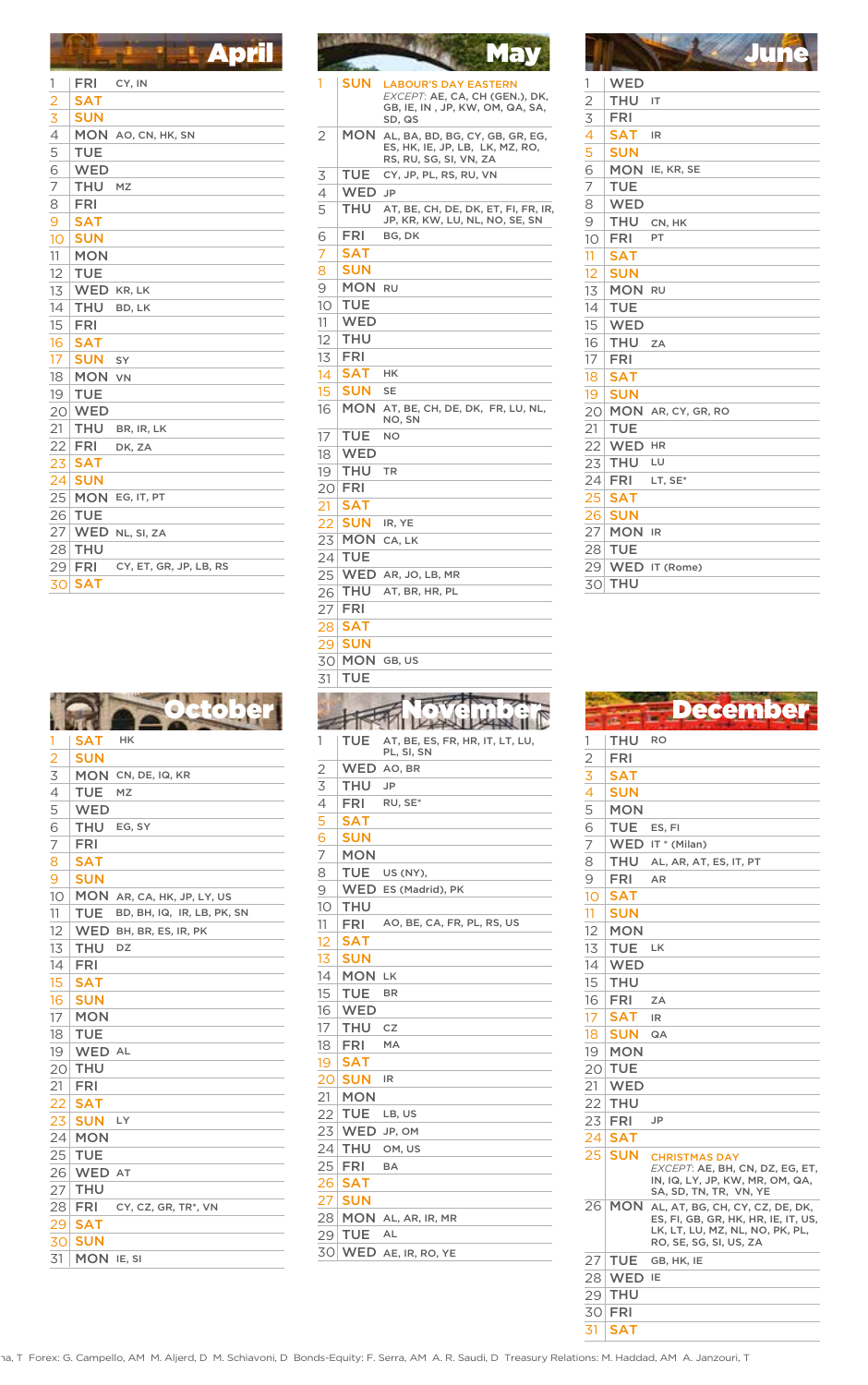# TRADE COMMERCIAL BUSINESS L/Cs Finance and Guarantees for Export – Import Operations

# SYNDICATIONS & ENERGY Managing Trade in the Energy and Infrastructure Sectors

# FACTORING A service for which the Bank has set up a dedicated desk at its Milan Branch

FINANCE Treasury and Forex Business

# ADVISORY ACTIVITIES

Traditional banking products and distinctive tailor-made solutions, as well as linking our customers with premium foreign banks in countries we cover



Bosphorus bridge, Istanbul, Turkey



Roman Bridge, Lierganes, Spain

# **September**



Helix Bridge Singapore, Republic of Singapore

# **January March February March**



Cestio Bridge, Rome, Italy

# **May June**



The Rama VIII Bridge, Bangkok, Thailand

# **October**



Rialto Bridge, Venice, Italy



Athpula Bridge, Lodhi Gardens in Delhi, India



Portuguese Bridge, Tis Issat, Ethiopia

# **November December**



Old Bridge, Plitvice Lake National Park, Croatia

# **April**



Stanley Bridge, Alexandria, Egypt

# **July August**



Wadi Abdoun Bridge, Amman, Jordan



Shinkyo Bridge in Nikko, Japan